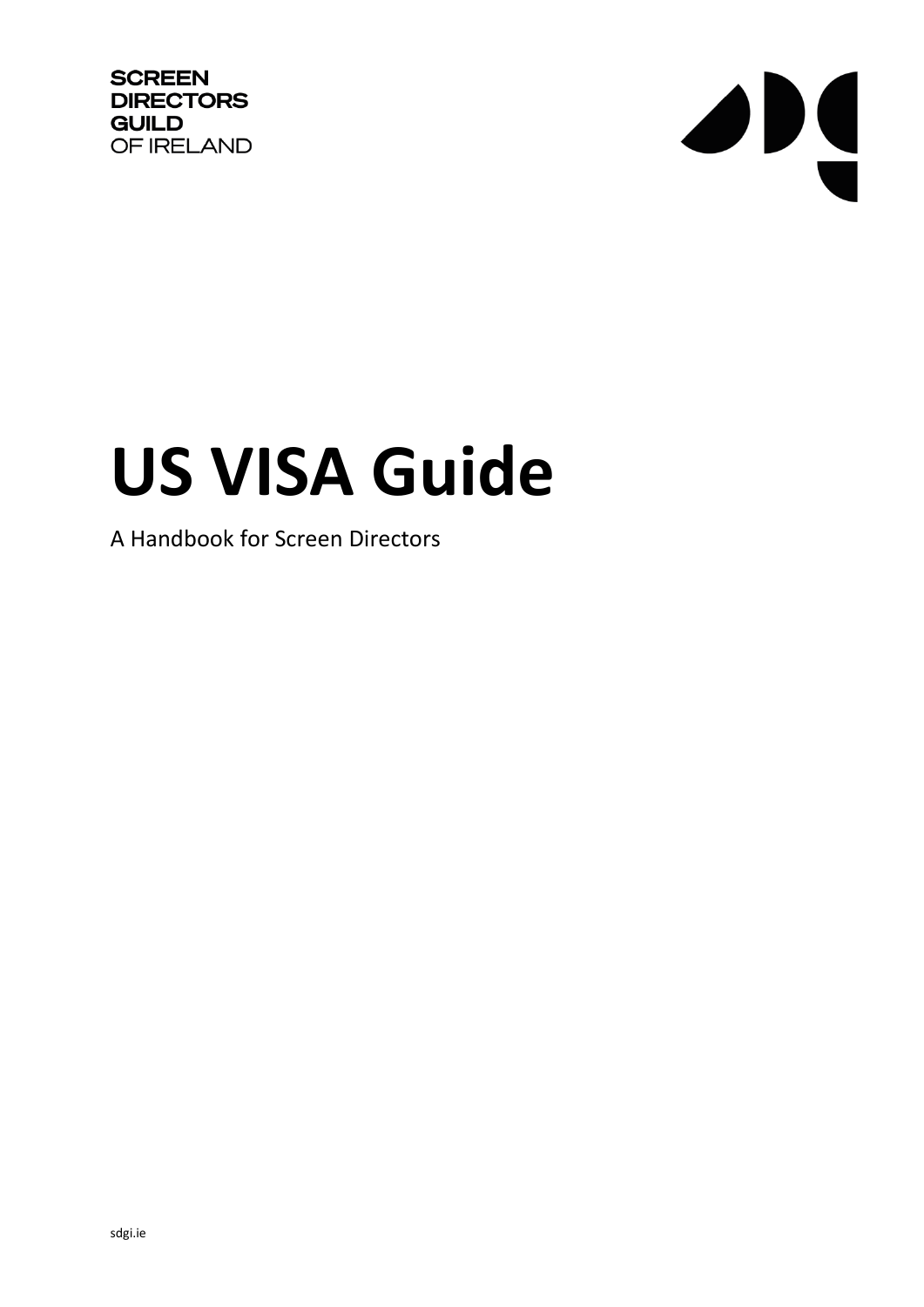For directors, having a green card can make it faster and easier process for accepting and working on productions with locations based in USA. Here is a guide on getting a USA visa for Irish directors.

Sitting on the western edge of Europe, Irish directors can turn in any direction and find opportunity to expand beyond our island home. While much great success comes from the emerald in the Atlantic, the world beckons, and as the U.S. continues to hold dominion over English-language film, you may hear Hollywood calling in the night. If you feel the urge to venture west, you will quickly learn of the USCIS (United States Citizenship and Immigration Services), who are responsible for assessing and approving visa and green card applications for those who wish to live and work in the United States. For artists, the required work permits are the temporary O-1B or the permanent EB-1. Similar in nature, the O-1B is assessed on outstanding achievement in the arts, while the EB-1 seeks extraordinary ability in the artist.

With both the O-1 and the EB-1, you have the option of self-filing your application or working with an attorney. In either case, filling in the application forms, and sourcing and compiling your evidence (the backbone of your petition) will fall to you. At this point, you or your attorney will use your compiled evidence to write a 25 page petition letter detailing the merits of your career and arguing your case as an artist of extraordinary ability of benefit to the United States. Having had a difficult time with our attorney on our O-1 cases, we made the decision to tackle the EB-1 ourselves - the \$8000 each saving didn't hurt! Since then we've assisted two dozen actors and filmmakers in self-filing their green cards and set up www.artistgreencard.com in 2015 to assist many more.

#### What is outstanding?

What is extraordinary? The arts are abstract and subjective, and can mean different things to different audiences, so it can be difficult to determine what will and will not qualify. However, the USCIS have a system. It's rigorous and can be tiring, but as with all systems there is a key - and once you have the key, you have the power.

The primary step to being granted a work permit is in proving your eligibility as an artist of outstanding achievement or extraordinary ability. You must establish that you have risen to the top percentage of those working in your field of endeavor in your country, as evidenced by a paper application and supporting documentation, showing that you have received sustained critical and/or commercial acclaim either nationally or internationally. Evidence can include newspaper and magazine articles, interviews and profiles in print or other media (with paper evidence of other media), published scholarly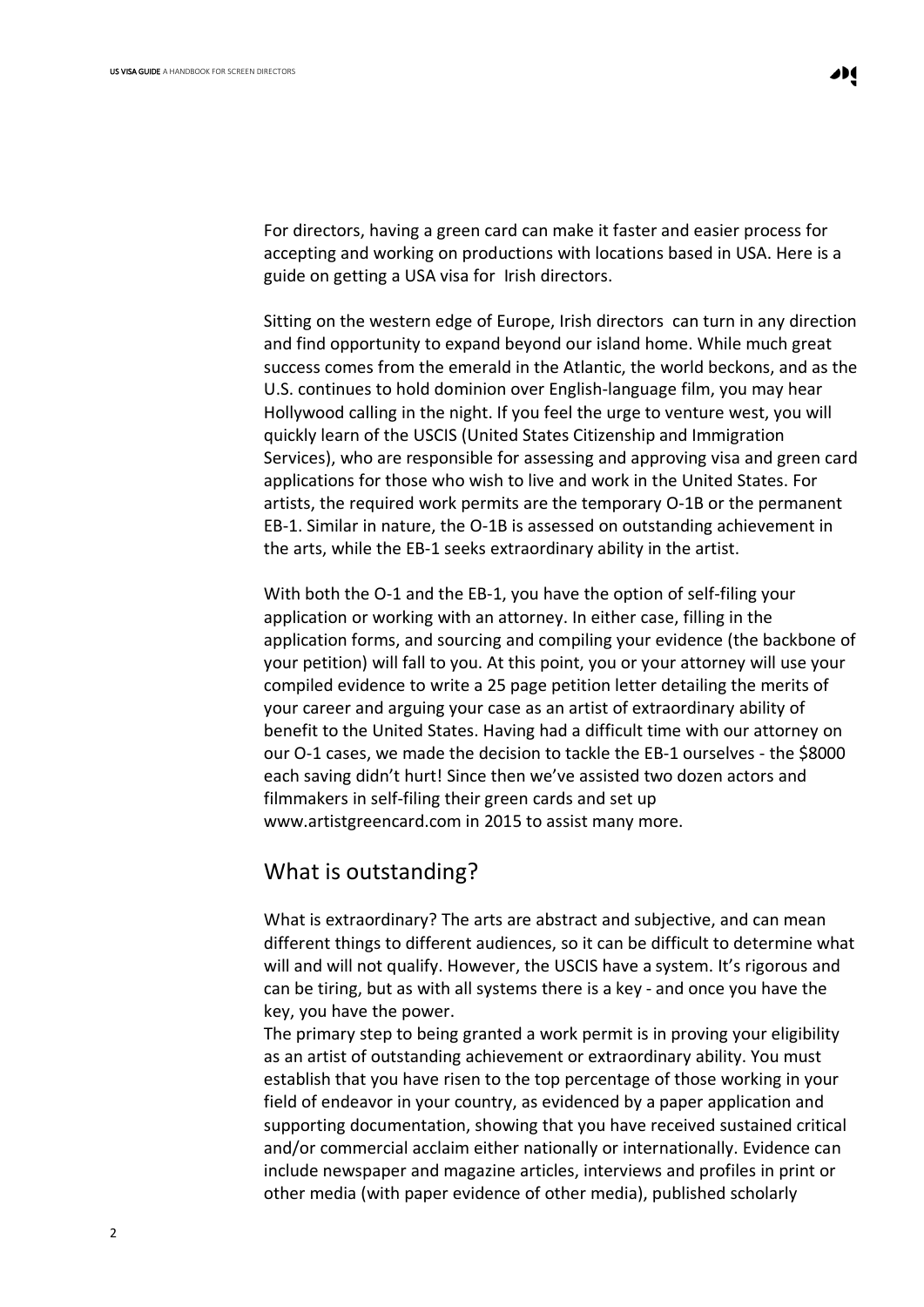articles, prestigious memberships within your art form, letters of recommendation from distinguished peers, as well as awards and box office revenue and high salary... Although at times just being employed and making a living in the film industry can take immense effort and commitment, that in itself is not enough to demonstrate extraordinary ability - to the USCIS, making films is a filmmaker's day job.

So what is the extra in extraordinary? If we look to American film for an answer, we'll find a young hero seeking acceptance into a prestigious Ivy League school... Their solution? Set up a charity to feed the homeless. Wait, what? Well, good grades are an obvious must have, just as a filmmaker needs film, but it is how you go beyond that sets you apart. Similarly, to establish yourself in the top percentile in the US, you are expected to go further, to give back, and to elevate your work above just its standard application. Seek out those extracurricular activities that will shine a light on you within your art form; sit on a board, judge competitions, mentor young artists through the union - put yourself out there and get rewarded for it.

# Useful Questions

Before we look at the individual qualifiers, ask yourself a few questions: Are you among that small percentage who have risen to the top of your field in Ireland or abroad, garnering individual praise for your work? Is your work extraordinary? Have you created new and advancing work that is beyond that of ordinary screen artists in Ireland? Do you have a specialist ability within film that makes you exceptional? Do you work in a niche area in which you are an expert? If these questions seem overwhelming, you may not be ready. The US government do not give out the green card as a gateway to opportunity, you must prove to them that you are already established and thriving. They want you to be an opportunity for the US. If you are not yet at this level, then proving your application will be difficult. Can it be done? Certainly. It has been done many times. The key is finding a way to present your work so as to tick the boxes on the examiner's form - again, the arts are subjective, and your application is a legal argument.

Let's look at how the USCIS examine an application. The process breaks down into two parts, the first is proving you are an eligible artist, the second is proving you are the kind of person they want in the US - this is the same for all visas and green cards and is based on financial, medical and criminal history. We'll not worry about that for now…

Proving your eligibility as an eligible artist is then further broken down into two parts, the first being satisfaction of the base criteria, and the second being a "final merits examination" wherein your career and art are looked at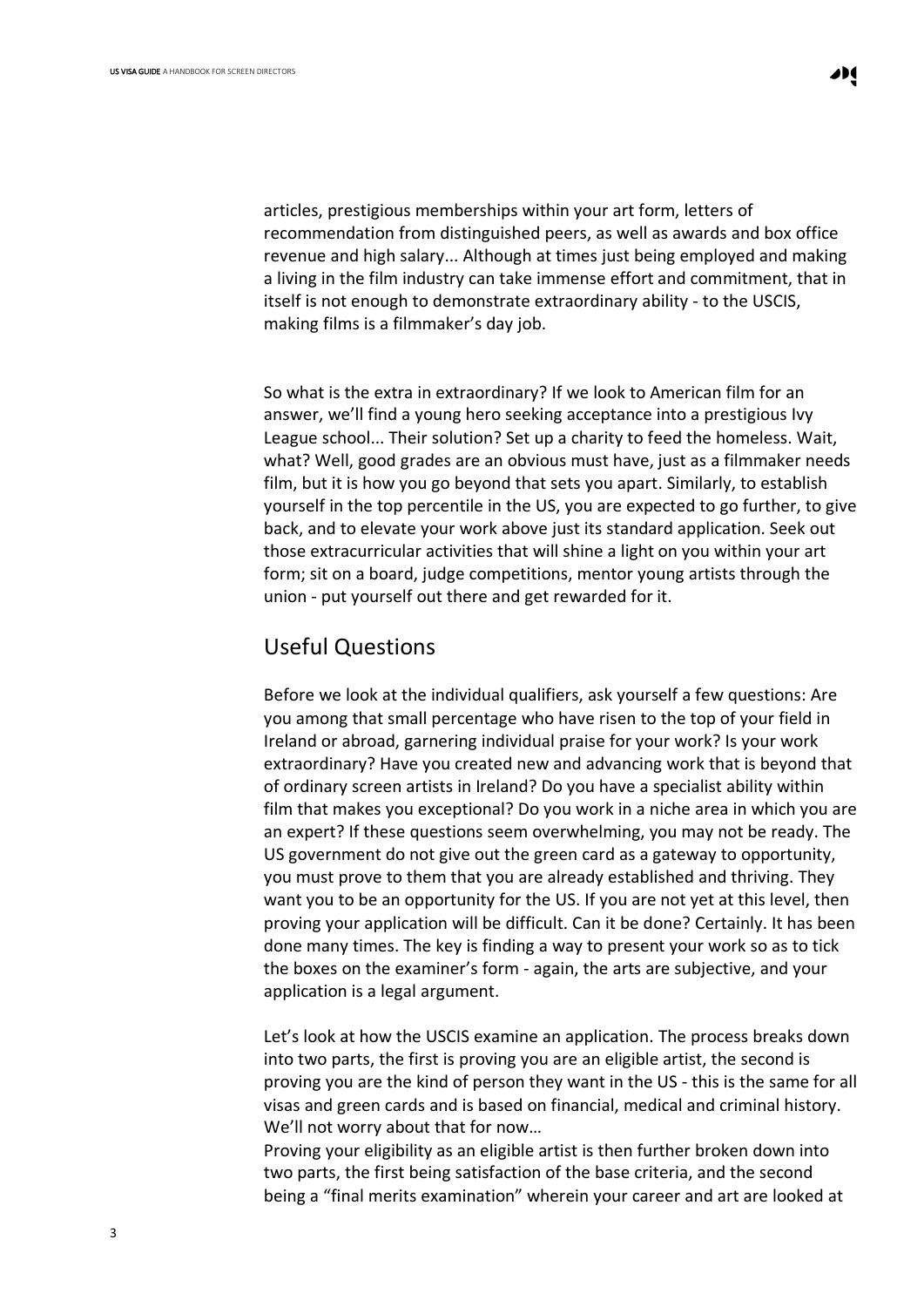from an overall perspective to see if you are the kind of person they want. This assessment is made by looking at your body of work as a whole, as well as the prospective work you will create in the United States. So what are the base criteria? For the purpose of this discussion we'll use the more comprehensive EB-1 green card requirements.

#### One-Time Award

Have you won a major internationally recognized award? The awards meant here are the top awards in each art form; an Oscar, Grammy, Tony, Pulitzer, Nobel Prize etc. If you have, then this accomplishment alone should be sufficient for you to qualify for the EB1 green card. If you haven't received an award such as this, the USCIS require you to satisfy at least 3 of the 10 criteria below. In all cases you must give evidence of the achievement itself and corroborate that evidence with supporting documentation from external sources.

#### Lesser Awards

Documentation of your receipt of lesser nationally or internationally recognized prizes or awards for excellence in the field of endeavor. So you haven't won an Oscar but perhaps you won an IFTA, ZeBBie, Film Festival award etc. You may also submit arts/film grants as awards.

#### Memberships

Membership of SDGI will help here. Documentation of your membership in associations in the field for which classification is sought, which require outstanding achievements of their members, as judged by recognized national or international experts in their disciplines or fields. Membership of Aosdána will also help here.

Any other unions/guilds you may be a member of, as well as prestigious residencies and other arts organisations and academies.

#### Published Material About You

Published material about you in professional or major trade publications or other major media, relating to your work in the field for which classification is sought. Such evidence shall include the title, date, and author of the material, and any necessary translation.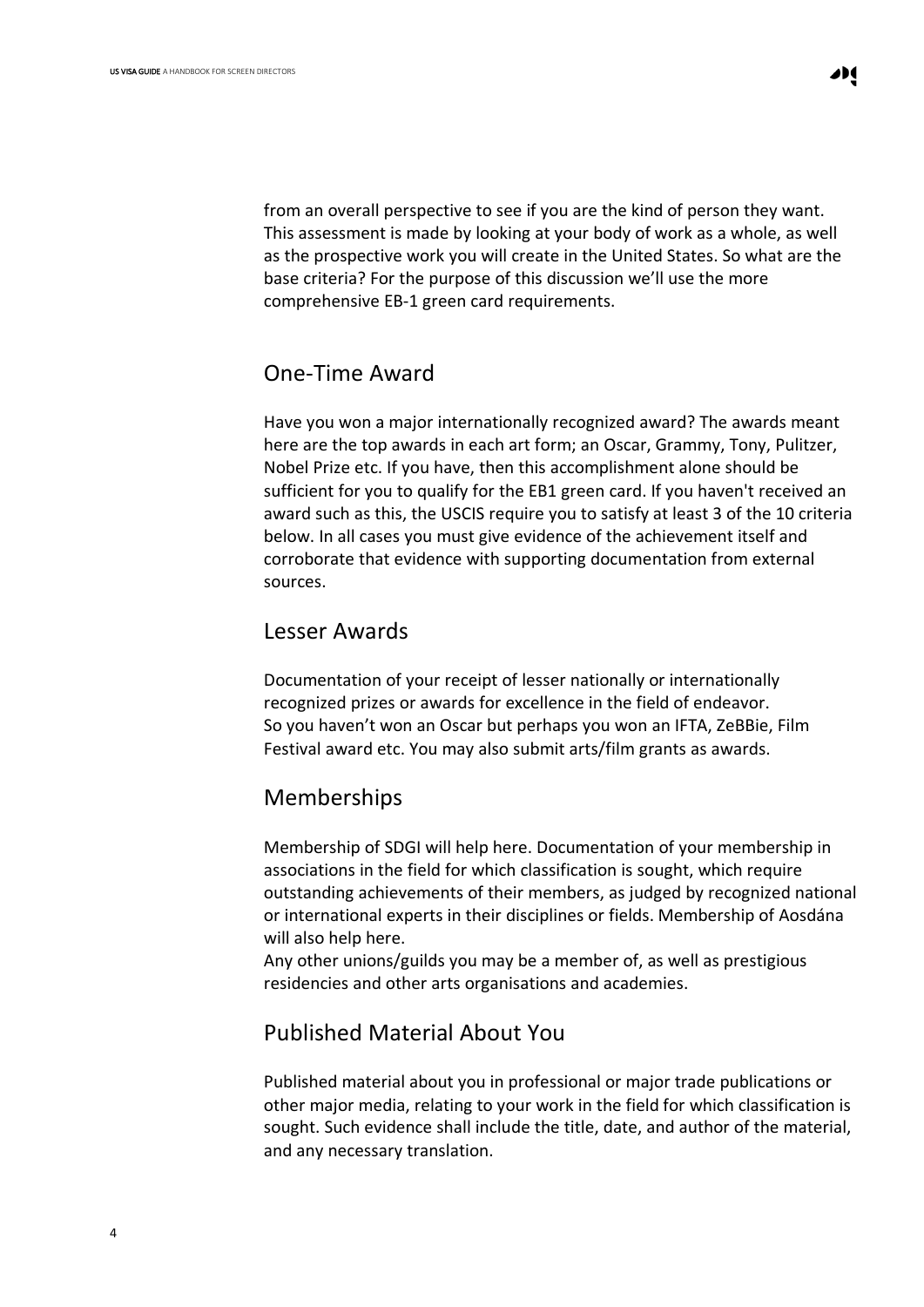Publicity throughout your career is used by the USCIS as a key barometer to measure extraordinary ability and sustained acclaim. Here you should also ensure to mention any radio/TV interviews you have given. If you don't have publicity we recommend you get it, as it has become something of an expectation for artists in entertainment.

#### Judge of Others

Evidence of your participation, either individually or on a panel, as a judge of work of others in the same or an allied field of specialization for which classification is sought. Maybe you sat on an IFTA jury or the SDGI committee, worked as a script reader or festival programmer. Whether paid or voluntary, competitive or for critical analysis, all may qualify here.

# Significant Contribution/Innovation

Evidence of your original scientific, scholarly, artistic, athletic, or businessrelated contributions of major significance in the field.

The focus here is on significance. While all new art can be considered an original contribution, the USCIS seeks evidence of its impact on the field. Have you developed a new approach to your craft which others now follow, found a new application for your creations that has generated advancement for the field beyond your own career, pioneered a technique, had an influence on related fields?

# Scholarly Articles

Evidence of your authorship of scholarly articles in the field, in professional or major trade publications or other major media.

Articles should be listed in online libraries or major trade publications, which may include Screen International, Variety etc. Being published in major media rarely qualifies here as scholarly articles are considered to be those written for an audience of educated peers.

# Artistic Exhibitions or Showcases

Evidence of the display of your work in the field at artistic exhibitions or showcases. Has your film screened in prestigious artistic venues or showcases? This can include film festivals, famous theatres, etc. Cinema and television releases do not count here as they are considered to be commercial exhibitions.

# Leading/Critical Role